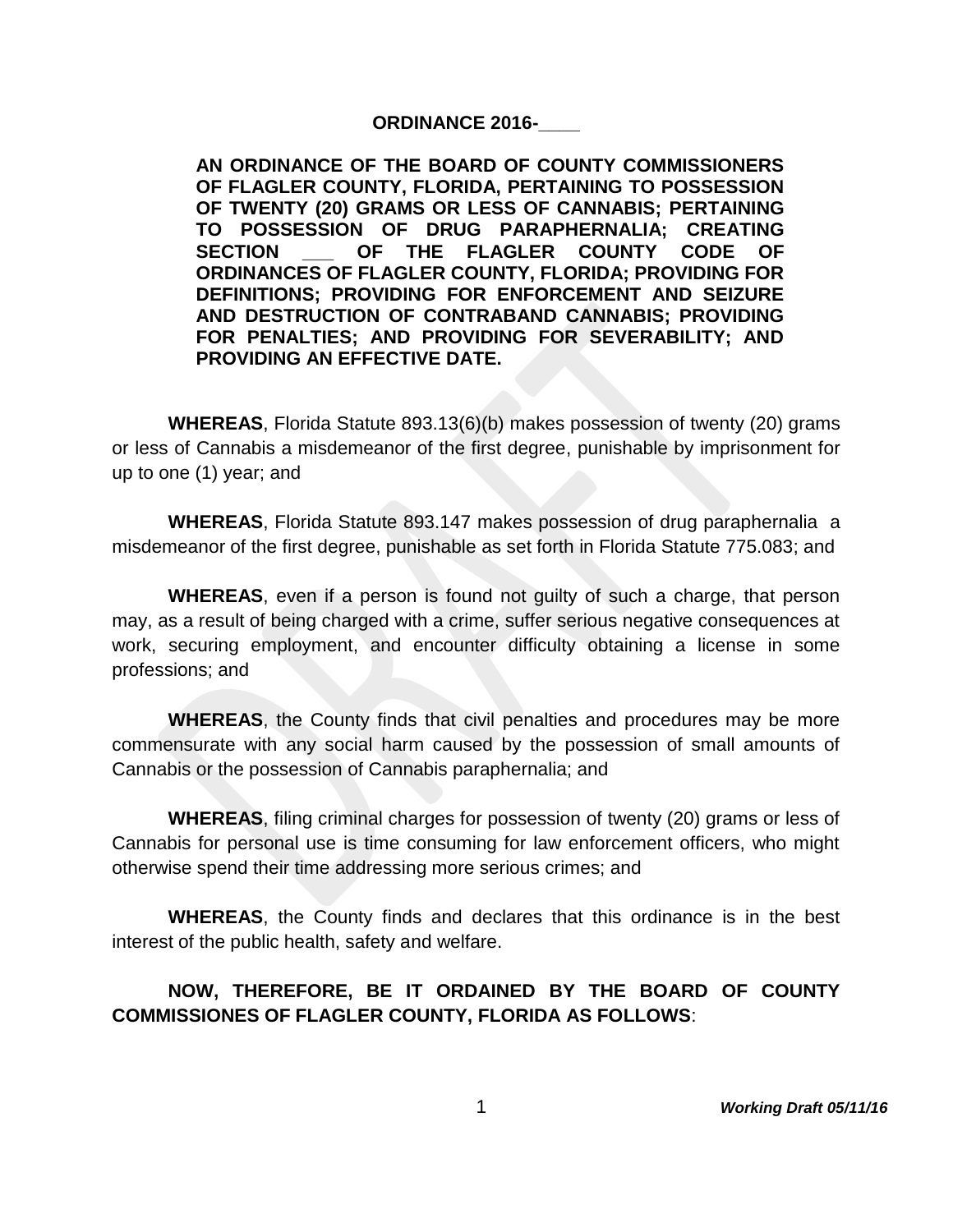### **SECTION 1. FINDINGS.**

- A. The above recitals are incorporated herein as Findings of Fact.
- B. The Flagler County Board of County Commissioners finds as follows:
	- 1. It is the purpose and intent of the Flagler County Board of County Commissioners to set forth regulations regarding the possession of twenty (20) grams or less of Cannabis and the possession of Cannabis paraphernalia.

# **SECTION 2. CREATION OF ARTICLE \_\_\_\_ OF CHAPTER \_\_\_\_, FLAGLER COUNTY CODE OF ORDINANCES, POSSESSION OF TWENTY (20) GRAMS OR LESS OF CANNABIS AND CANNABIS PARAPHERNALIA.**

- **A. Legislative authority**. This article is enacted pursuant to the authority vested in the Board of County Commissioners by Florida Statute Chapters 125 and 163, and through the powers granted to the County as a political subdivision of the State of Florida through Article VIII of the Constitution of the State of Florida.
- **B. Definitions.** The following words, terms, and phrases, when used in this Chapter have the meanings ascribed to them in this Section:
	- 1. *Cannabis* means all parts of any plant of the genus Cannabis, whether growing or not, or the seeds thereof; the resin extracted from any part of the plant; and every compound, manufacture, salt, derivative, mixture, or preparation of the plant or its seeds or resin. The term does not include "low-THC Cannabis" and medical Cannabis, as defined in Section 381.986 Florida Statutes.
	- 2. *Cannabis paraphernalia* means any object used, intended for use, or designed for use, in ingesting, inhaling, smoking, or otherwise introducing Cannabis into the human body; or any object used, intended for use, or designed for use in storing, containing, concealing, or transporting Cannabis.
- **C. Civil Citation Infraction.** The following State law misdemeanor violations are declared civil infractions and eligible to receive a civil citation, at the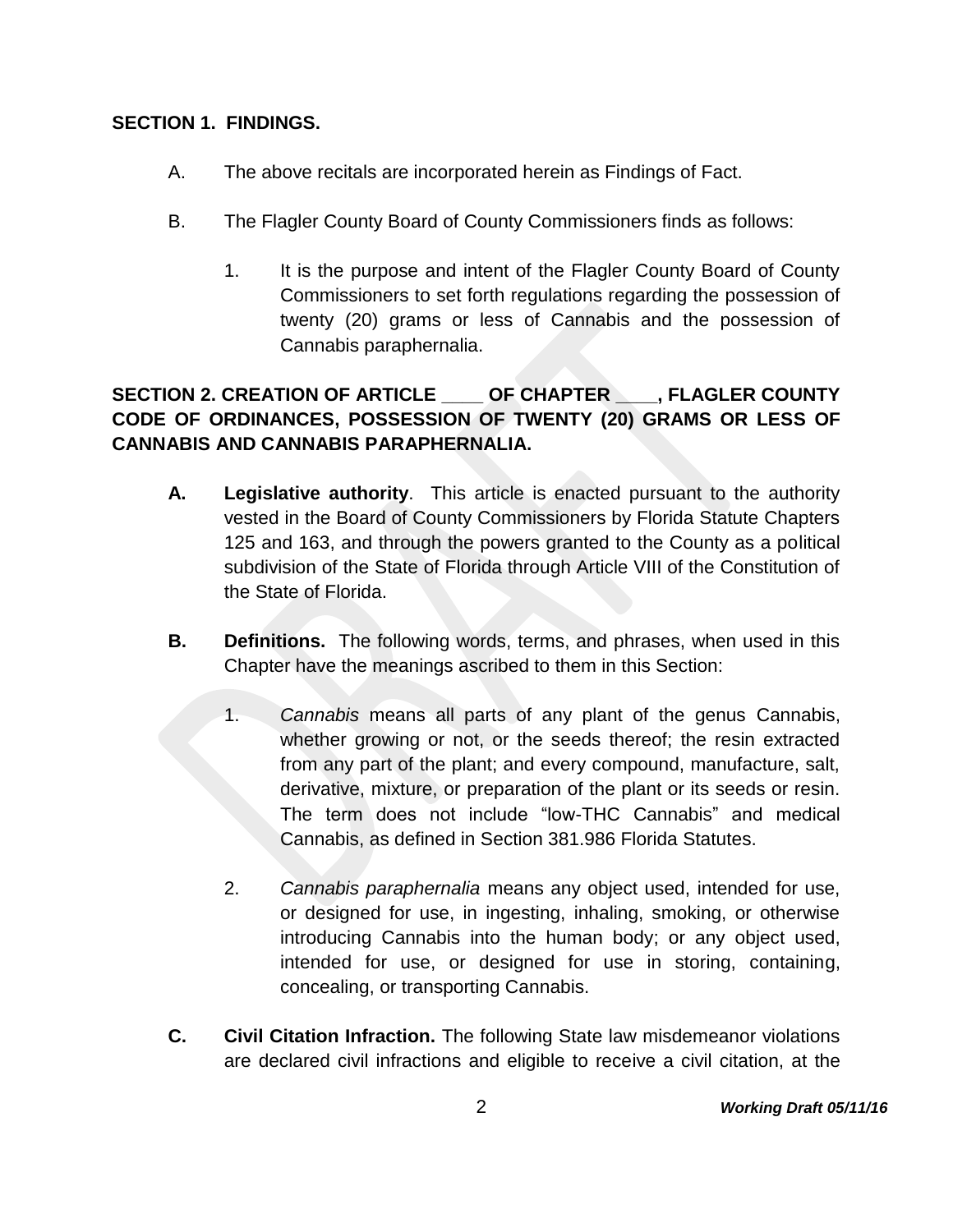discretion of a law enforcement officer, provided that such violations are not charged in conjunction with any criminal charge:

- 1. Possession, by a person 18 years of age or older, of Cannabis in an amount of 20 grams or less, as set forth in Section 893.13(6)(d), Florida Statutes, as may be amended from time to time; and
- 2. Possession, by a person 18 years of age or older, of Cannabis paraphernalia.

## **D. Enforcement, Seizure and Destruction and Fines.**

- 1. This Ordinance shall be applicable within the unincorporated areas of the County and within any municipality that, by majority of the governing body of the municipality, has enacted to formally be subject to the provisions of this Ordinance.
- 2. This Ordinance is enforceable by all law enforcement officers.
- 3. No citation shall be issued if a violation occurred during an incident which the defendant also was charged with any felony, driving under the influence, violent crime, or an incident of domestic violence, as those violations are defined under the State law.
- 4. The County Court shall have jurisdiction over all violations of this Ordinance.
- 5. The Clerk of Court shall accept designated fines and issue receipts.
- 6. A person issued a civil citation shall comply with all directives on the citation.
- 7. First violation, a person who is issued a civil citation pursuant to this Ordinance shall be subject to a fine of \$100.
- 8. Second violation, a person who is issued a civil citation pursuant to this Ordinance shall be subject to a fine of \$250.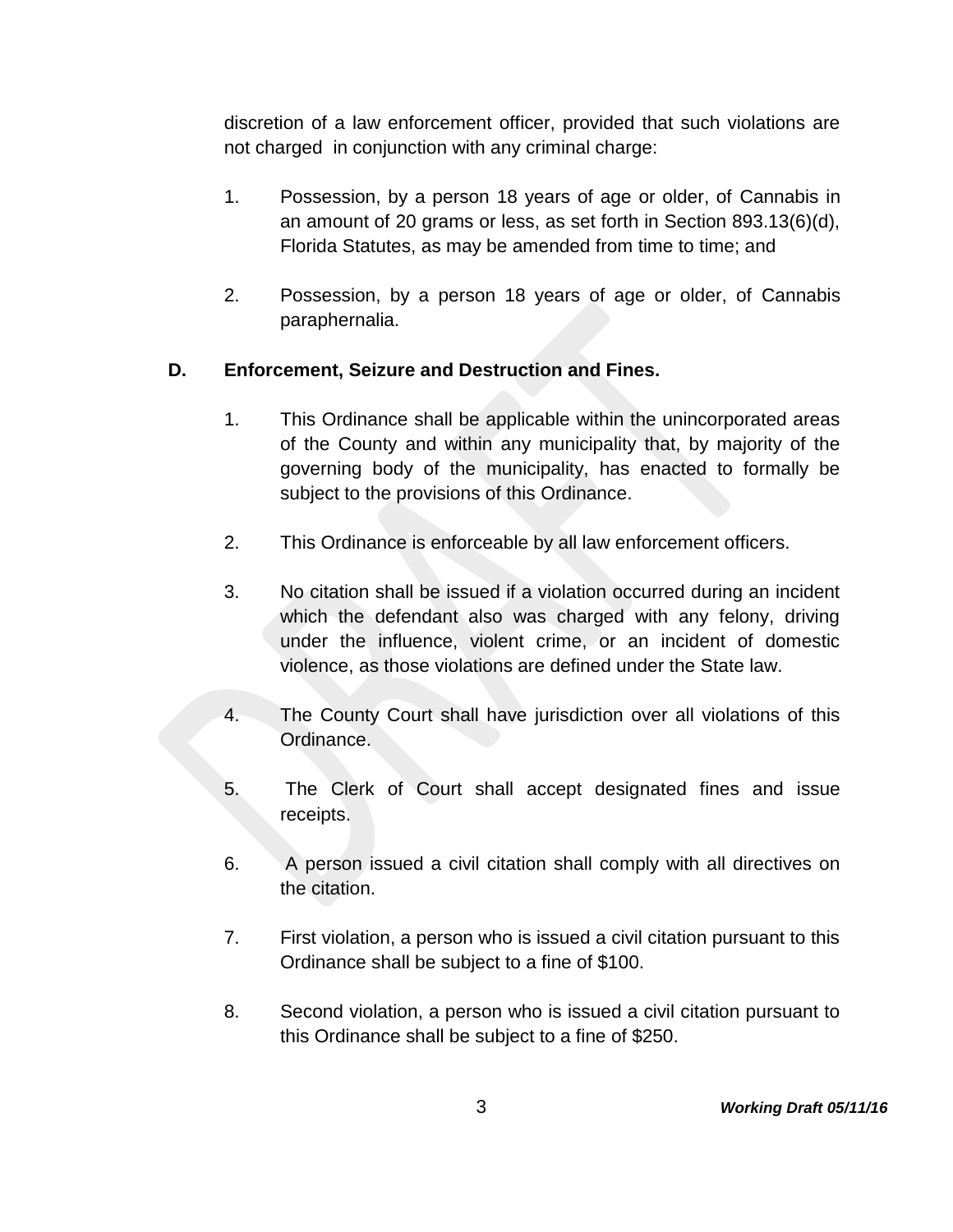- 9. Third and subsequent offenses may include a notice to appear, arrest or pre-trail diversion program, if eligible.
- 10. A person who fails to make payment as provided on the citation, shall be deemed to have waived his or her right to pay the civil penalty as set forth on the citation.
- 11. A person who elects to appear before the court to contest the civil citation shall be deemed to have waived his or her right to pay the civil penalty. The court, after conducting a hearing, shall determine whether a violation has occurred and may impose a civil penalty not to exceed \$500 plus court cost.
- 12. If a person fails to pay the civil penalty or fails to appear in court to contest the citation, he or she shall be deemed to have waived his or her right to contest the citation, and in such case, a default judgment may be entered and the judge shall impose a fine at that time. If the fine is paid the case shall be disposed. If the fine is not paid, default judgement shall be entered up to a maximum of \$500 plus court cost.

## **E. Seizure and Destruction of Contraband Cannabis.**

- 1. Any contraband Cannabis that is the subject of a violation of this section may be seized for evidentiary use.
- 2. Contraband Cannabis seized pursuant to this section, after its use as evidence is no longer required, may be destroyed in the same manner used to destroy narcotics as provided by law.

## **SECTION 3. REPEAL OF LAWS IN CONFLICT.**

All local laws and ordinances in conflict with any provisions of this Ordinance are hereby repealed to the extent of such conflict.

## **SECTION 4. CODIFICATION AND SCRIVENER'S ERRORS.**

4 *Working Draft 05/11/16* A. The provisions of this Ordinance shall be included and incorporated into the Code of Ordinances of Flagler County, Florida, as additions and amendments thereto, and shall be appropriately renumbered and